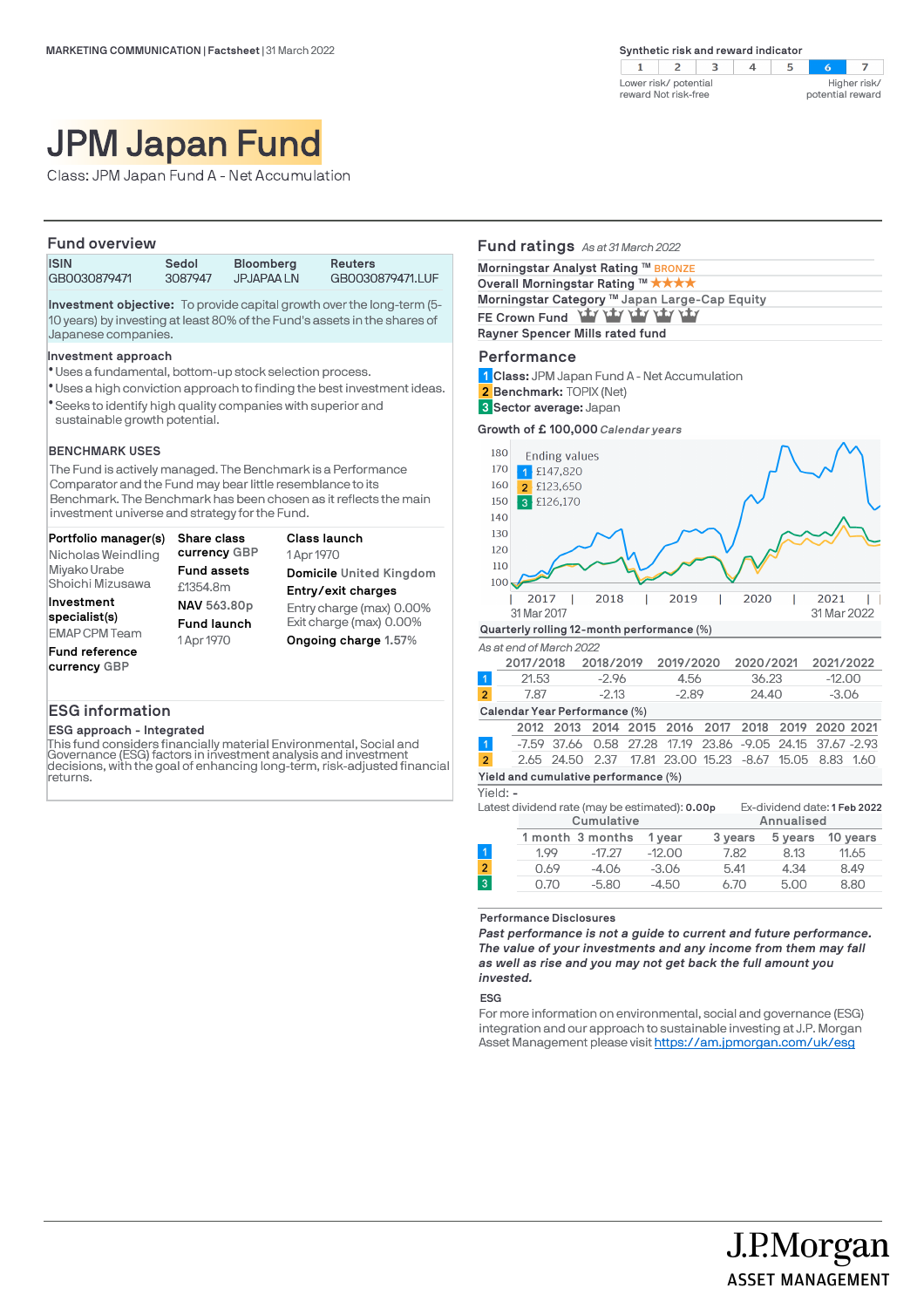# **Portfolio analysis**

| <b>Measurement</b>        | 3 years | 5 years |  |
|---------------------------|---------|---------|--|
| Correlation               | 0.77    | 0.80    |  |
| Alpha (%)                 | 2.29    | 3.64    |  |
| Beta                      | 1.13    | 1.22    |  |
| Annualised volatility (%) | 18.52   | 17.83   |  |
| Sharpe ratio              | 0.49    | 0.51    |  |
| Tracking error (%)        | 12.02   | 10.95   |  |
| Information ratio         | 0.27    | 0.41    |  |

# **Holdings**

| Top 10                    | Sector                         | % of assets |
|---------------------------|--------------------------------|-------------|
| Keyence                   | Electric Appliances            | 7.2         |
| Hoya                      | Precision Instruments          | 6.2         |
| Sony                      | Electric Appliances            | 6.1         |
| Tokyo Electron            | Electric Appliances            | 5.4         |
| Shin-Etsu Chemical        | Chemicals                      | 4.9         |
| Recruit                   | Services                       | 4.7         |
| <b>Tokio Marine</b>       | Insurance                      | 4.4         |
| <b>MonotaRO</b>           | <b>Retail Trade</b>            | 3.8         |
| Nomura Research Institute | Information &<br>Communication | 3.8         |
| <b>SMC</b>                | Machinery                      | 3.8         |

**Market cap (%) (USD)**



| Sectors (%)                  |      | Compared to benchmark |
|------------------------------|------|-----------------------|
| Electric Appliances          | 22.6 | $+4.4$                |
| Information & Communication  | 13.4 | $+5.1$                |
| Services                     | 11.3 | $+5.3$                |
| <b>Precision Instruments</b> | 8.6  | $+6.0$                |
| Chemicals                    | 8.0  | $+1.6$                |
| <b>Retail Trade</b>          | 7.9  | $+3.7$                |
| Machinery                    | 7.1  | $+1.8$                |
| <b>Other Products</b>        | 5.7  | $+3.3$                |
| Insurance                    | 4.5  | $+2.3$                |
| Wholesale Trade              | 2.4  | $-3.7$                |
| Others                       | 6.6  | $-31.7$               |
| Cash                         | 1.9  | $+1.9$                |